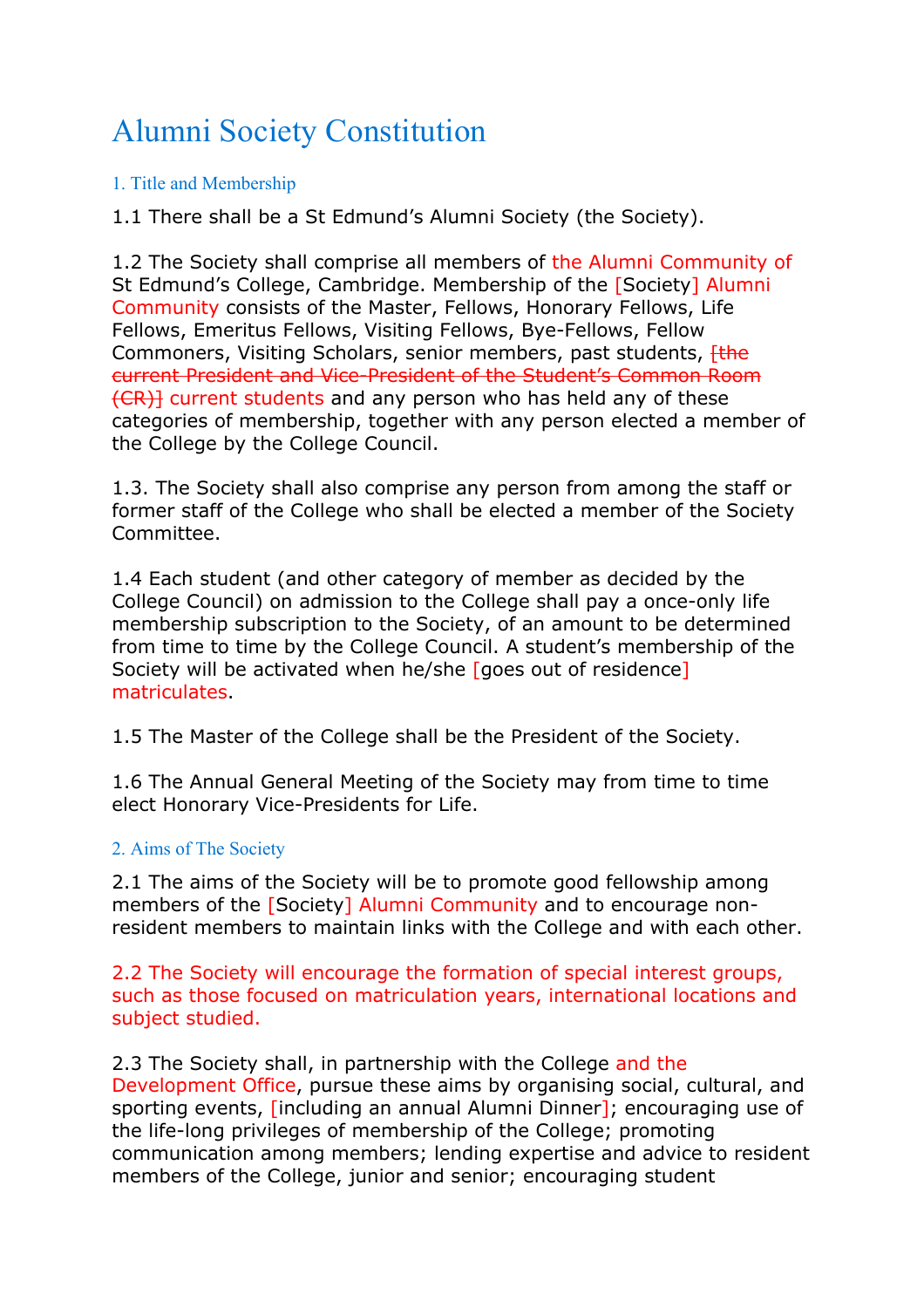application to the College; and representing the views of non-resident to resident members of the College.

2.4 The Society may pursue such other activities as promote the objects and purposes of St Edmund's College.

# 3. The Annual General Meeting

3.1 An Annual General Meeting shall be held, normally on the same day as the annual [Alumni Dinner] University of Cambridge Alumni Festival, for which at least one month's notice must be given. The meeting shall:

- (a) fill any vacancy in the offices of Chairman, Secretary and Treasurer of the Society.
- (b) be chaired by the Chairman of the Society, and shall (except for changes to this constitution) make decisions by a simple majority of those present and voting. In the event of a tie vote the Chairman shall have casting vote.
- (c) elect up to four members of the Committee from among resident or non-resident members of the Alumni Community, fone from those who were members of St Edmund's House before 1965, one from each of the next two decades (1965-74 and 1975-84) of matriculates after the College's establishment in 1965 as an Approved Society, and two from each subsequent decade of matriculates].
- (d) consider any matter which the Committee or any member shall bring to the meeting.

## 4. The Committee

4.1 The Society Committee shall consist of, and may be further defined in an appendix:

a)  $\{non-resident\}$  up to four members of the Alumni Community as defined in paragraph  $\frac{3.1(c)}{1.2}$  above.

b) the current President and Vice-President of the CR.

c) the Master, the Development Director and two current Fellows, nominated by the College Council.

d) the Chairman, Secretary and Treasurer of the Society.

e) up to  $six$  [four] co-opted members.

4.2 Committee members under categories (a) and (e) are re-elected on an annual basis and may serve for a maximum of three years. Committee members under category (d) shall serve for three years; and may be reelected, normally for one further term not exceeding three years. The Committee may co-opt members who have served the maximum permitted term in categories (a) or (d).

4.3 The Committee shall: